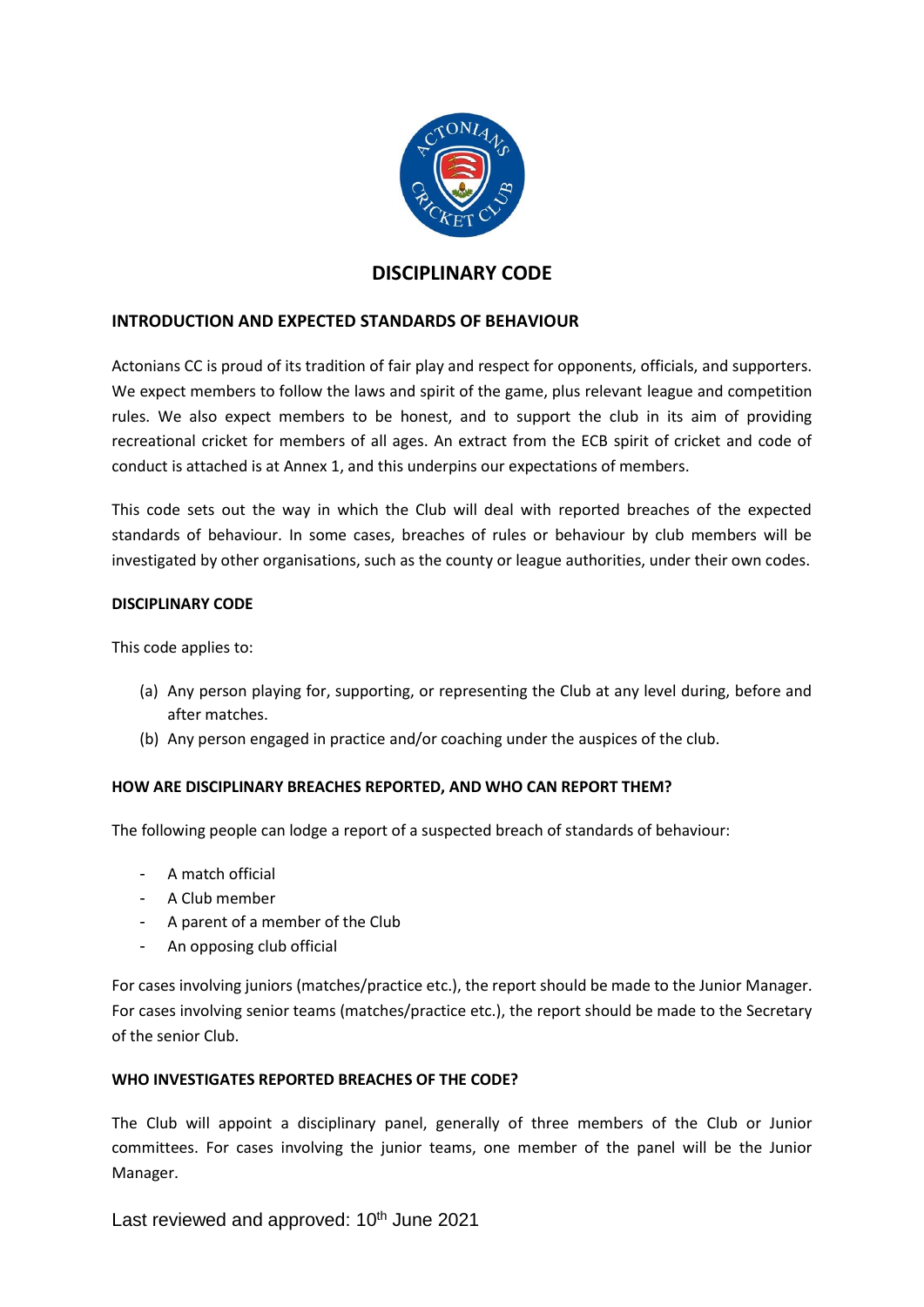#### **HOW WILL CASES BE HANDLED?**

The disciplinary panel will tell the person/people involved in the breach that they are undertaking an investigation. The panel will take evidence from relevant people – e.g. match officials, team managers, opponents, league officials, coaches, players, supporters. Evidence can be written or oral. The panel will generally hold a meeting to discuss the evidence and invite the person involved in the reported breach. The person will be allowed to bring someone with them to the meeting.

Having taken evidence and heard from the person/involved in the reported breach, the committee will come to a decision on next steps. If the panel is satisfied that no breach has taken place, then no further action will be taken. If the panel considers that a disciplinary breach has occurred, they will decide on further action. The Club does not have a prescribed list of penalties, but options include a verbal or written warning about behaviour; a suspension for a period of time or a number of matches; a suspension of membership of the club. The person/people involved will be informed of the outcome of the investigation.

In some cases, the outcome of the disciplinary panel's investigation will be reported to relevant authorities – e.g. the league secretary.

Any appeals against the decision of the panel should be referred in writing to the Chairman of Actonians Cricket Club.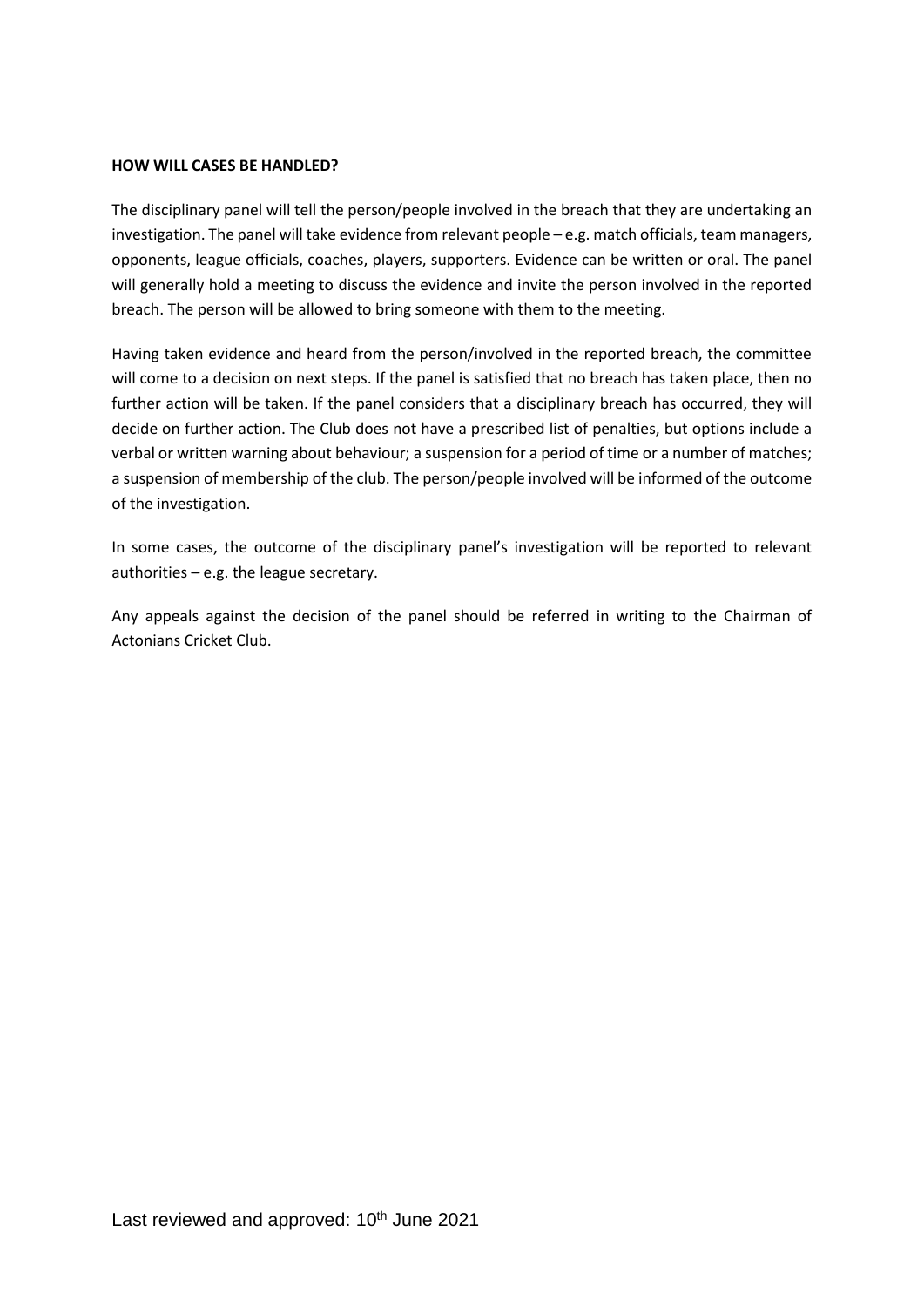## **ANNEX**

## **England & Wales Cricket Board**

## **ECB CODE OF CONDUCT AND SPIRIT OF CRICKET**

## 1.1 **Code of Conduct**

1.1.1 The ECB is committed to maintaining the highest standards of behaviour and conduct. This Code of Conduct incorporates the Spirit of Cricket, as set out below. It applies to all matches played under the auspices of the ECB and may be applied to cricket in general.

1.1.2 The captains are responsible at all times for ensuring that play is conducted within the Spirit of Cricket as well as within the Laws.

1.1.3 Players and team officials must at all times accept the umpire's decision. Players must not show dissent at the umpire's decision or react in a provocative or disapproving manner towards another player or a spectator.

1.1.4 Players and team officials shall not intimidate, assault or attempt to intimidate or assault an umpire, another player or a spectator.

1.1.5 Players and team officials shall not use crude and/or abusive language (known as "sledging") nor make offensive gestures or hand signals nor deliberately distract an opponent.

1.1.6 Players and team officials shall not make racially abusive comments nor indulge in racially abusive actions against fellow players, officials, members and supporters. Clubs must operate an active open door membership policy whilst respecting player qualification regulations and welcome players/members irrespective of ethnic origin.

1.1.7 Players and team officials shall not use or in any way be concerned in the use or distribution of illegal drugs.

1.1.8 Clubs must take adequate steps to ensure the good behaviour of their members and supporters towards players and umpires.

#### 1.2 **Spirit of Cricket**

*Cricket is a game that owes much of its unique appeal to the fact that it should be played not only within its Laws, but also within the Spirit of the Game. Any action which is seen to abuse this spirit causes injury to the game itself. The major responsibility for ensuring the spirit of fair play rests with the captains.*

#### **The Spirit of the Game involves RESPECT for:**

- Your opponents
- Your own captain and team

Last reviewed and approved: 10<sup>th</sup> June 2021